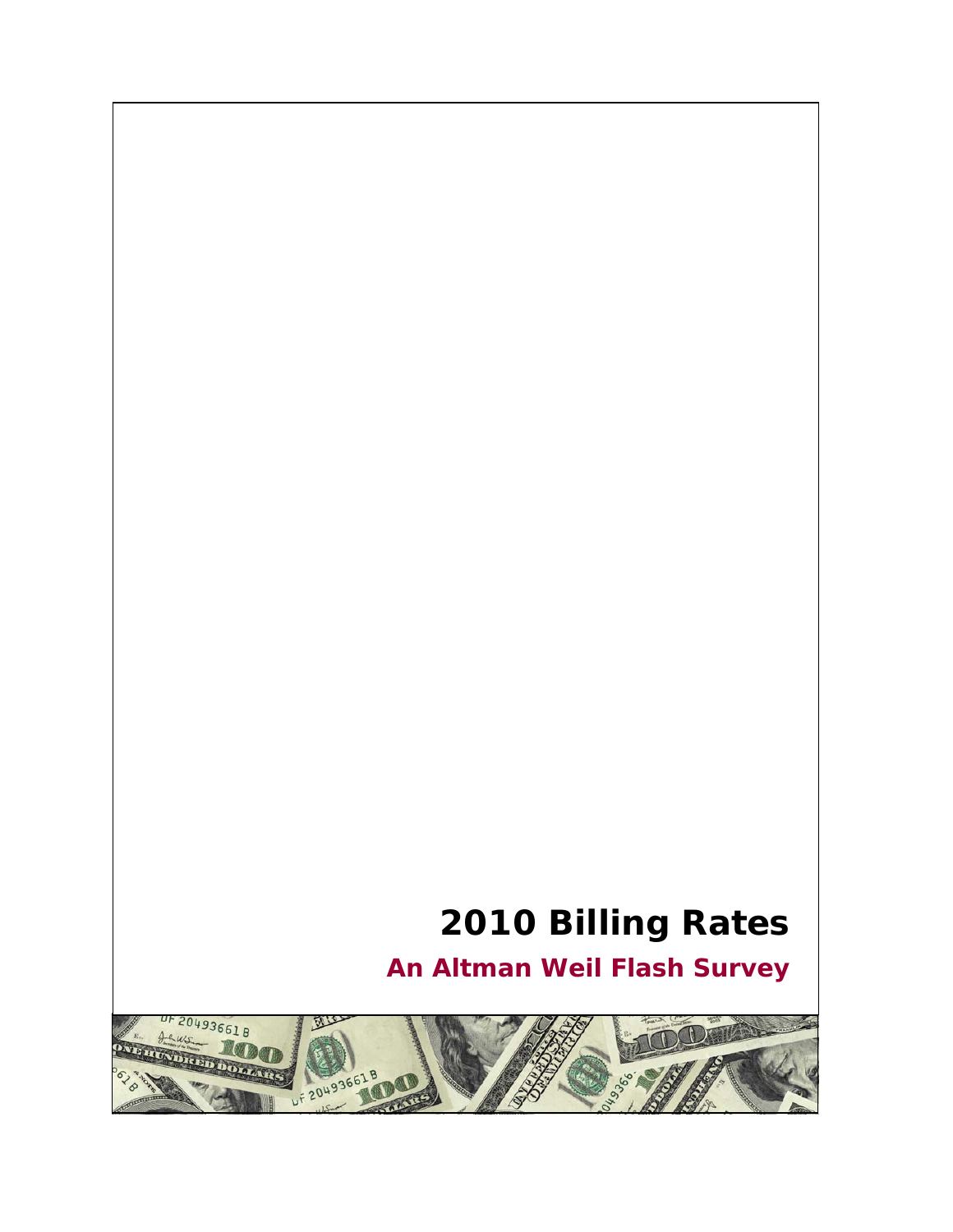# **2010 Billing Rates: An Altman Weil Flash Survey**

What are law firms going to do about billing rates in 2010? This is a question we have had posed to us over and over again by our clients as they struggle with the realities of the new legal economy — and one we hoped to answer with this new Altman Weil Flash Survey.

### **Overview**

The survey found that US law firms project an average overall increase in rates of 3.2% for 2010. Most law firms will make rate change decisions based on specific variables including timekeeper class, practice, client or individual timekeeper. Only 13.1% will institute an across-the-board change in rates.

Larger firms anticipate a slightly higher average increase than smaller firms, with 1,000+ lawyer firms reporting an average 4% increase, while firms with 50-99 lawyers will raise rates just 3%. In those firms that plan an across-the-board increase, the average rate change will be 4.1%.

Law firms were asked to indicate the primary method they would use to adjust billing rates for 2010. Thirty percent of law firms indicated they would adjust their rates by timekeeper class. Other decision-making variables reported were practice or specialty (18.3%), client (12.8%) and individual timekeeper (11.1%).

Firms that made their billing rate decision based on timekeeper class were asked to estimate their rate change within ranges for equity partners, non-equity partners, associates, counsel, contract lawyers and paralegals. The largest increase, according to the survey, will be in associate billing rates with 45.5% of firms making an increase in the 4%-6% range and 11.4% making an increase of 7% or more.

# **Methodology**

Conducted in November 2009, the survey polled 688 US law firms with 50 or more lawyers. Completed surveys were received from 288 firms (a 42% response rate), including 45% of the 250 largest US law firms.

The complete survey results follow, including selected comments from participants.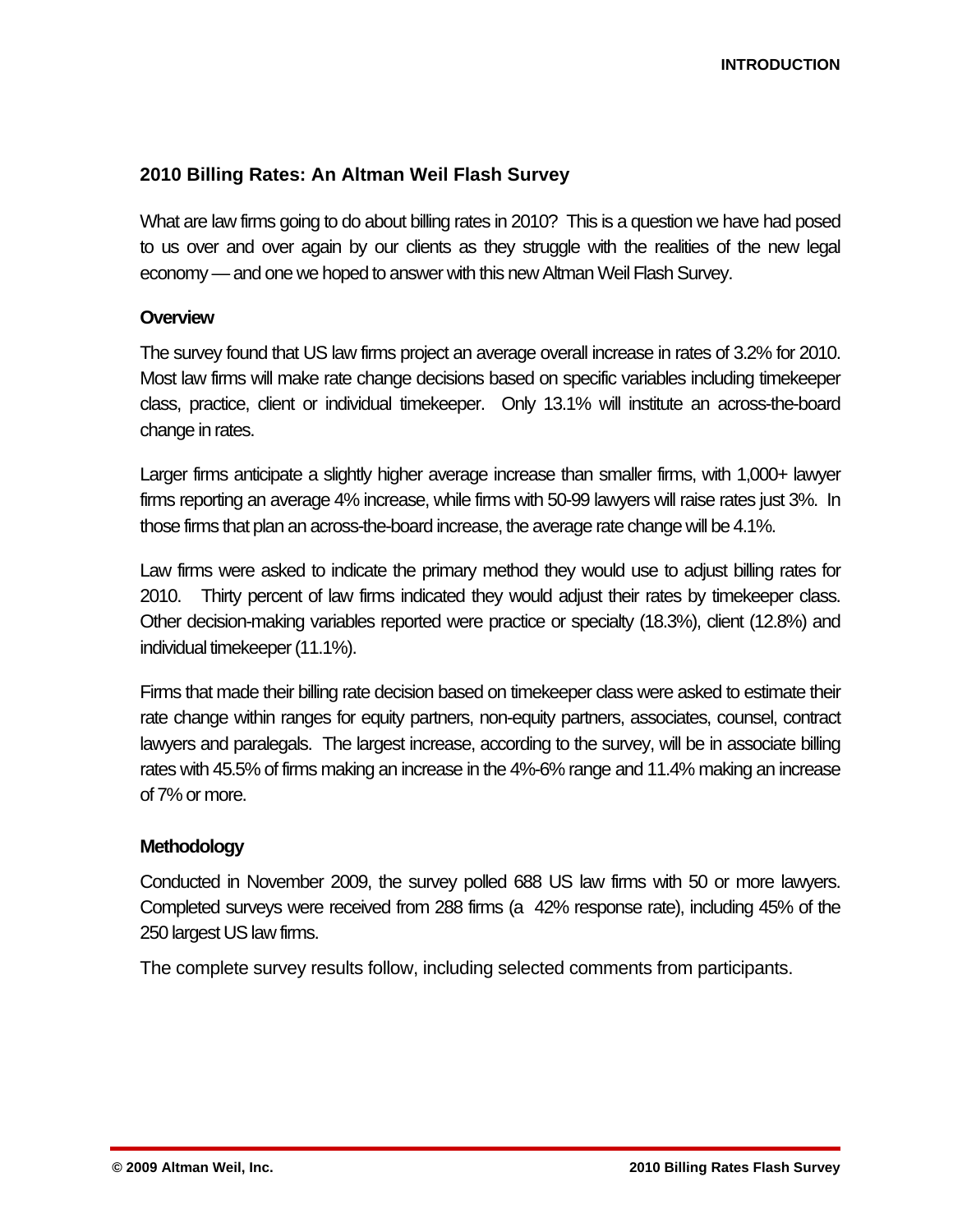# **About Altman Weil, Inc.**

Founded in 1970, Altman Weil, Inc. is dedicated exclusively to the legal profession. It provides management consulting services to law firms, law departments and legal vendors worldwide. The firm is independently owned by its professional consultants, who have backgrounds in law, industry, finance, marketing, administration and government. More information on Altman Weil can be found at www.altmanweil.com.

**Altman Weil**, Inc.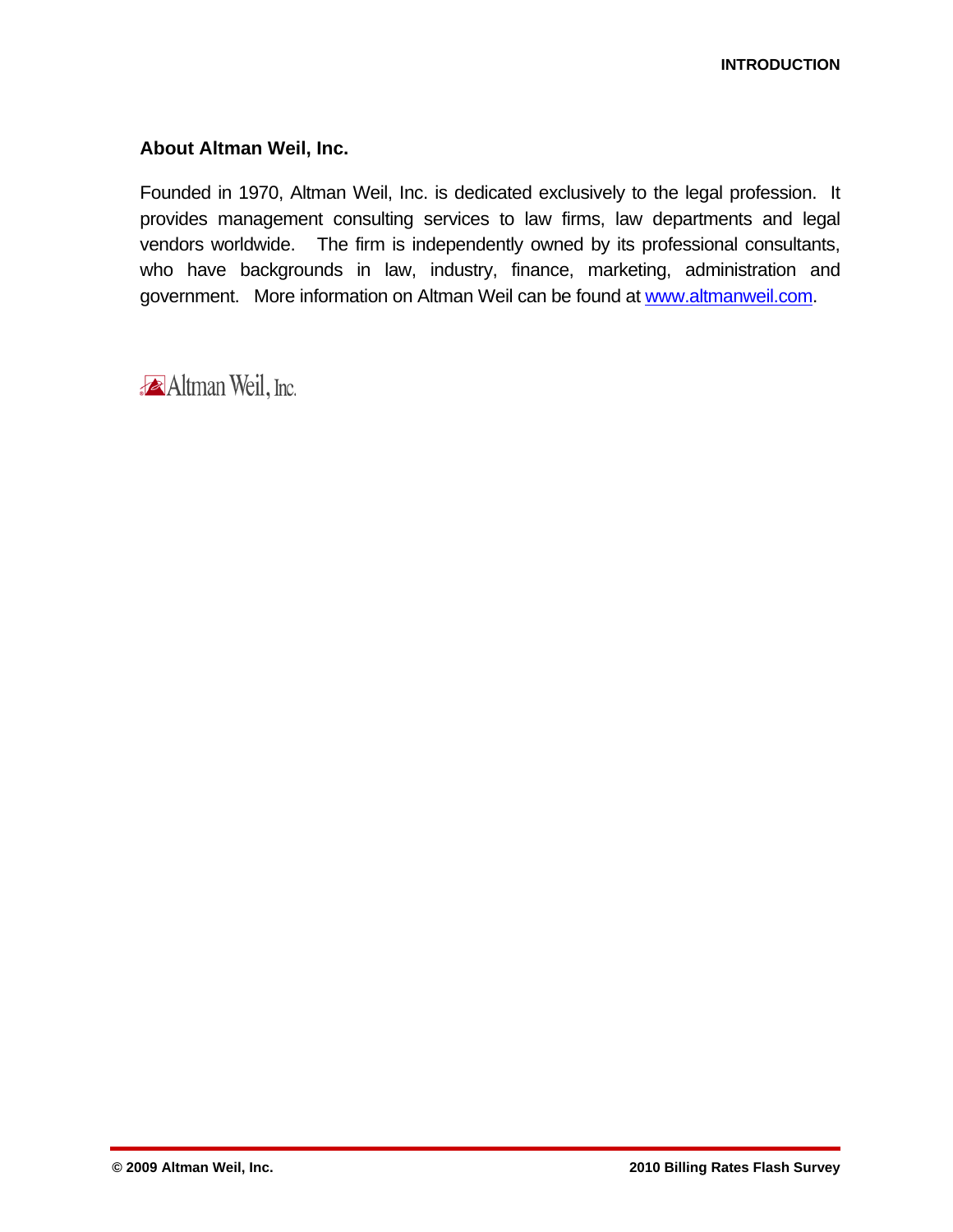**In November 2009, Altman Weil surveyed Managing Partners, Chairs and Executive**  Directors at 688 U.S. law firms with 50 or more lawyers<sup>1</sup>. We received responses from **288 firms for a 42% response rate.** 

|             | Firm Size   All US Law Firms | <b>Survey Participants</b> | % Response |
|-------------|------------------------------|----------------------------|------------|
| $1,000 +$   | 19                           | 10                         | 53%        |
| $500 - 999$ | 62                           | 26                         | 42%        |
| $250 - 499$ | 83                           | 42                         | 51%        |
| $100 - 249$ | 245                          | 113                        | 46%        |
| $50 - 99$   | 279                          | $97^2$                     | 35%        |
| All         | 688                          | 288                        | 42%        |

**The respondent group includes:** 

- **45% of 2009 NLJ 250 law firms**
- **39% of 2009 AmLaw 200 law firms**

<sup>1&</sup>lt;br>The exact number of lawyers in a law firm changes frequently. The universe of law firms surveyed is based on published directories and league tables available in fall 2009. Survey participants reported their own headcounts. 2

 $P$  Five firms invited to participate in the 50-100 lawyer category reported their size as under 50 at the time of the survey. We have included their responses in the small law firm category.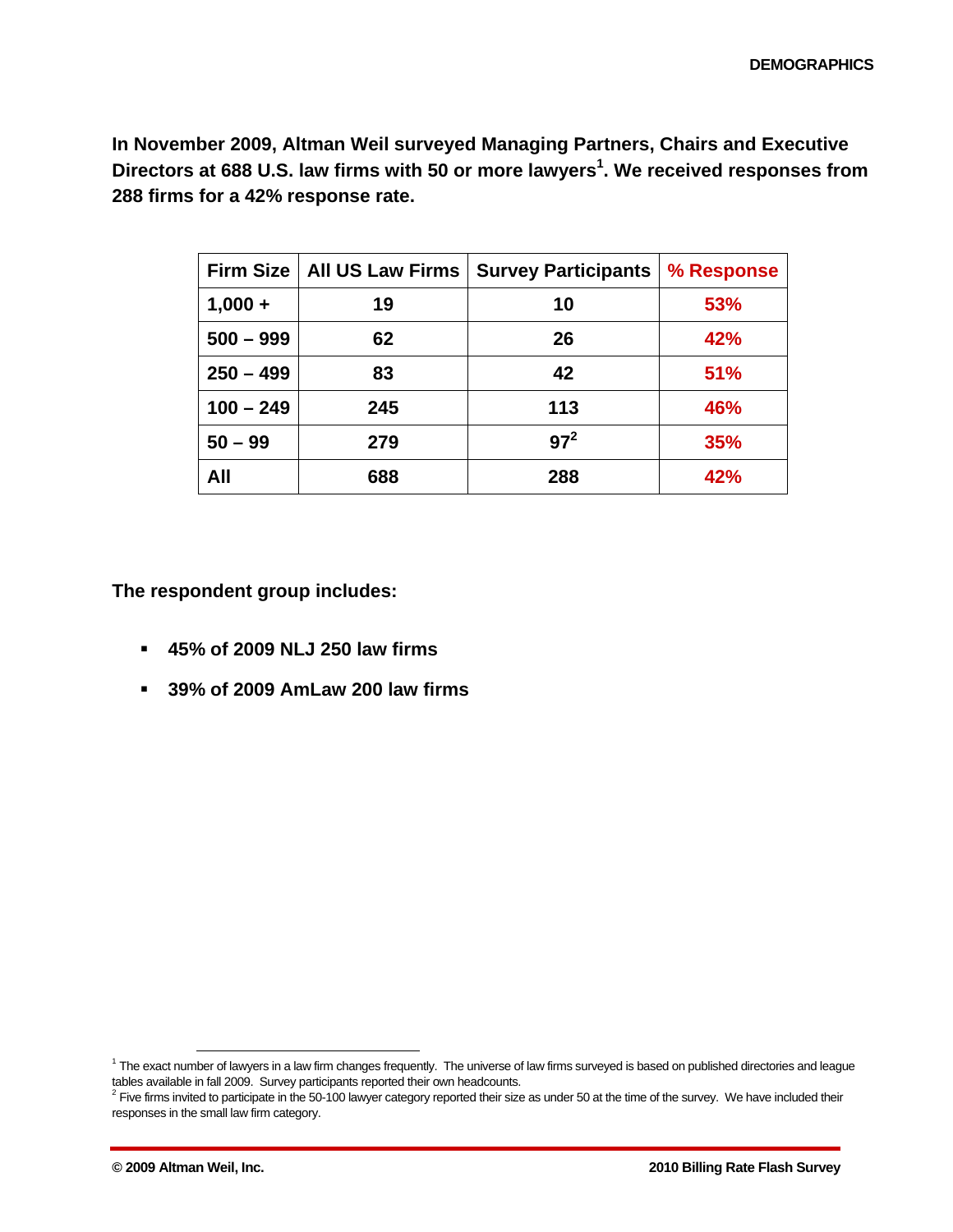# **1. Indicate the primary method your firm will use to adjust billing rates for 2010**

# **ALL FIRMS**



# **Respondents who chose "Other" described their method in a free text response with the following results:**

- **Timekeeper by timekeeper 11.1%**
- Combination of factors 4.2%
- Associates by class and/or Junior Partners only 3.1%
- $\blacksquare$  On a case by case basis  $-2.8\%$
- No increase  $-2.1\%$
- Undecided 1%
- Specific dollar/hour increase .7%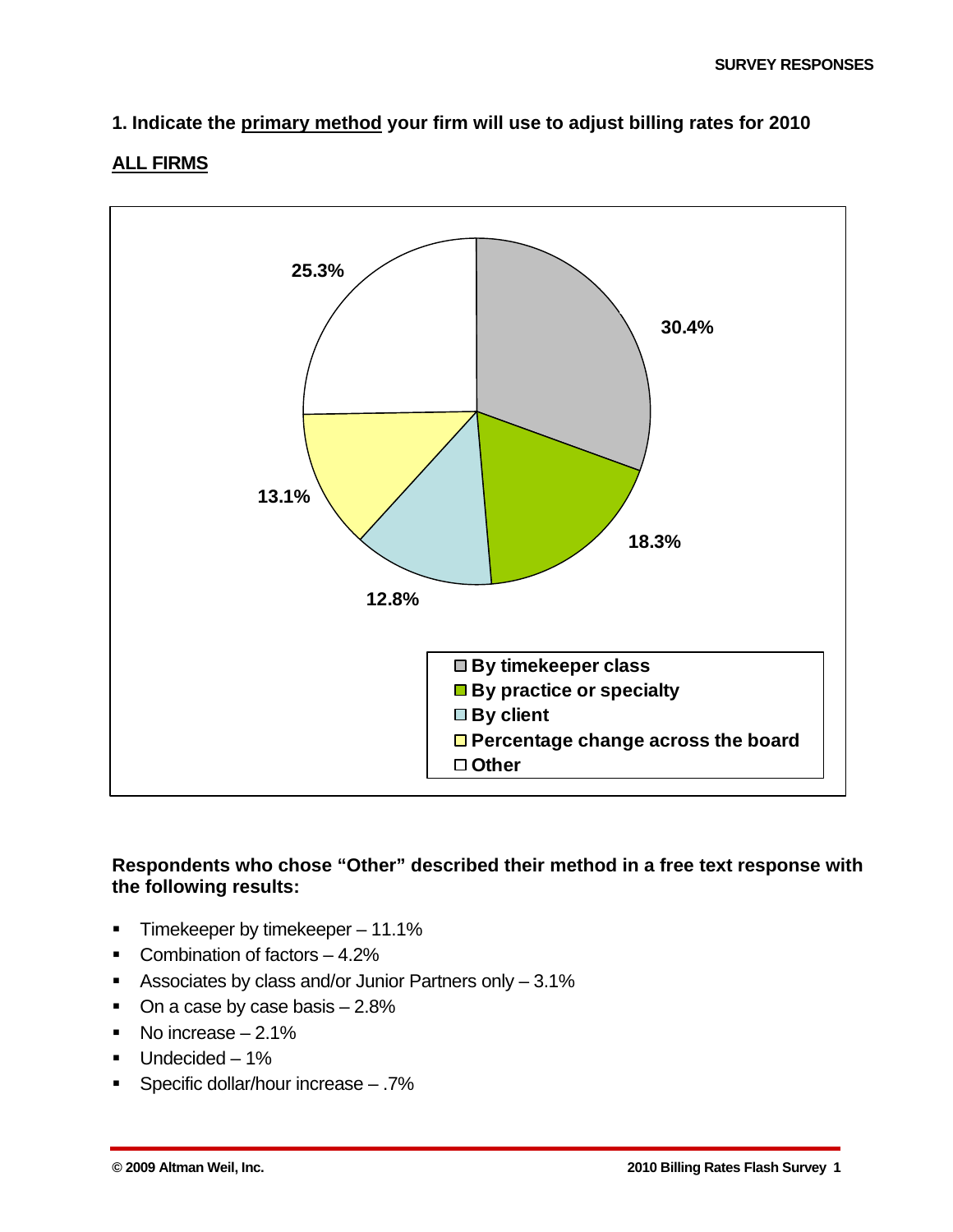# **1. Indicate the primary method your firm will use to adjust billing rates for 2010**

### **BY FIRM SIZE**

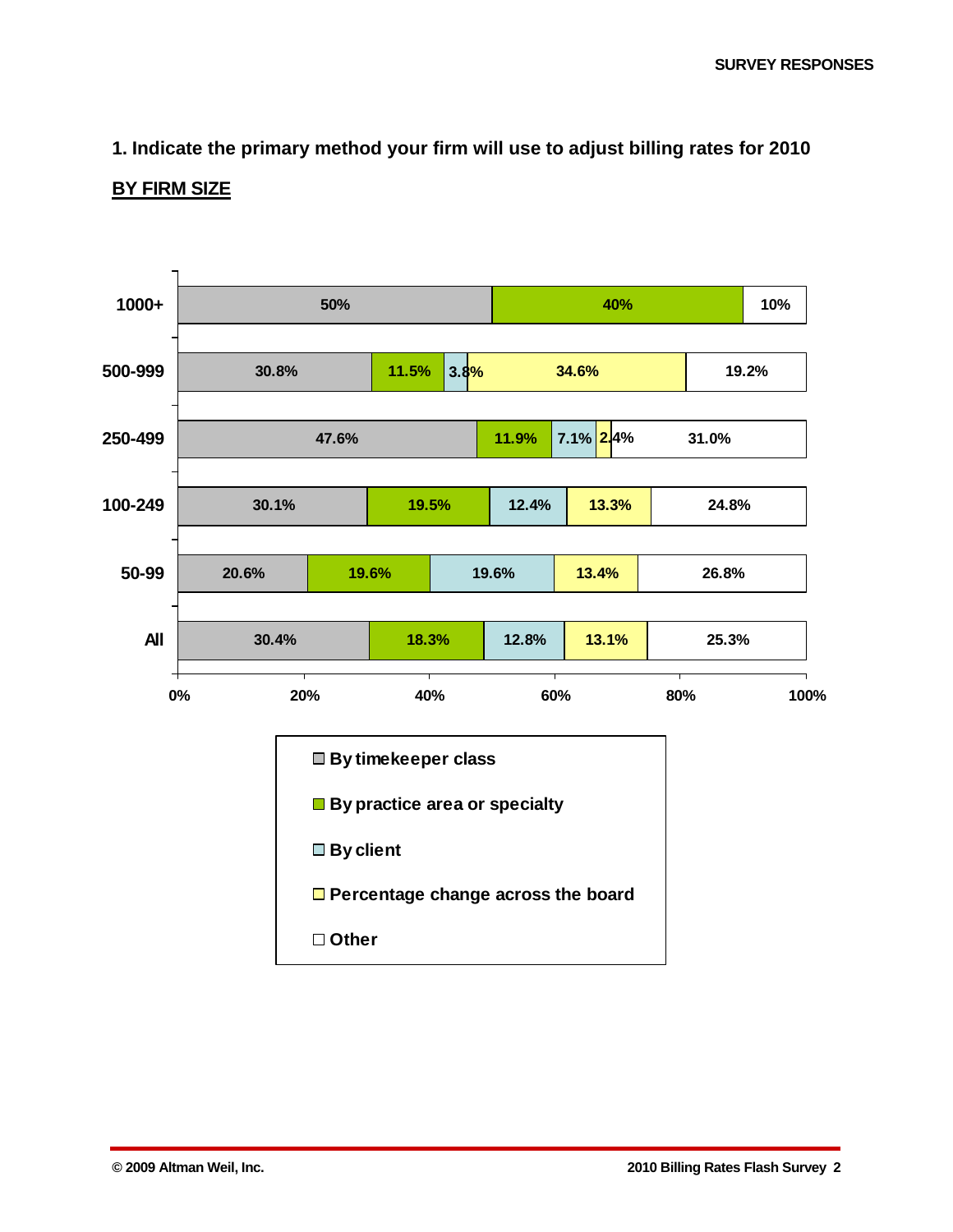### **ALL FIRMS**



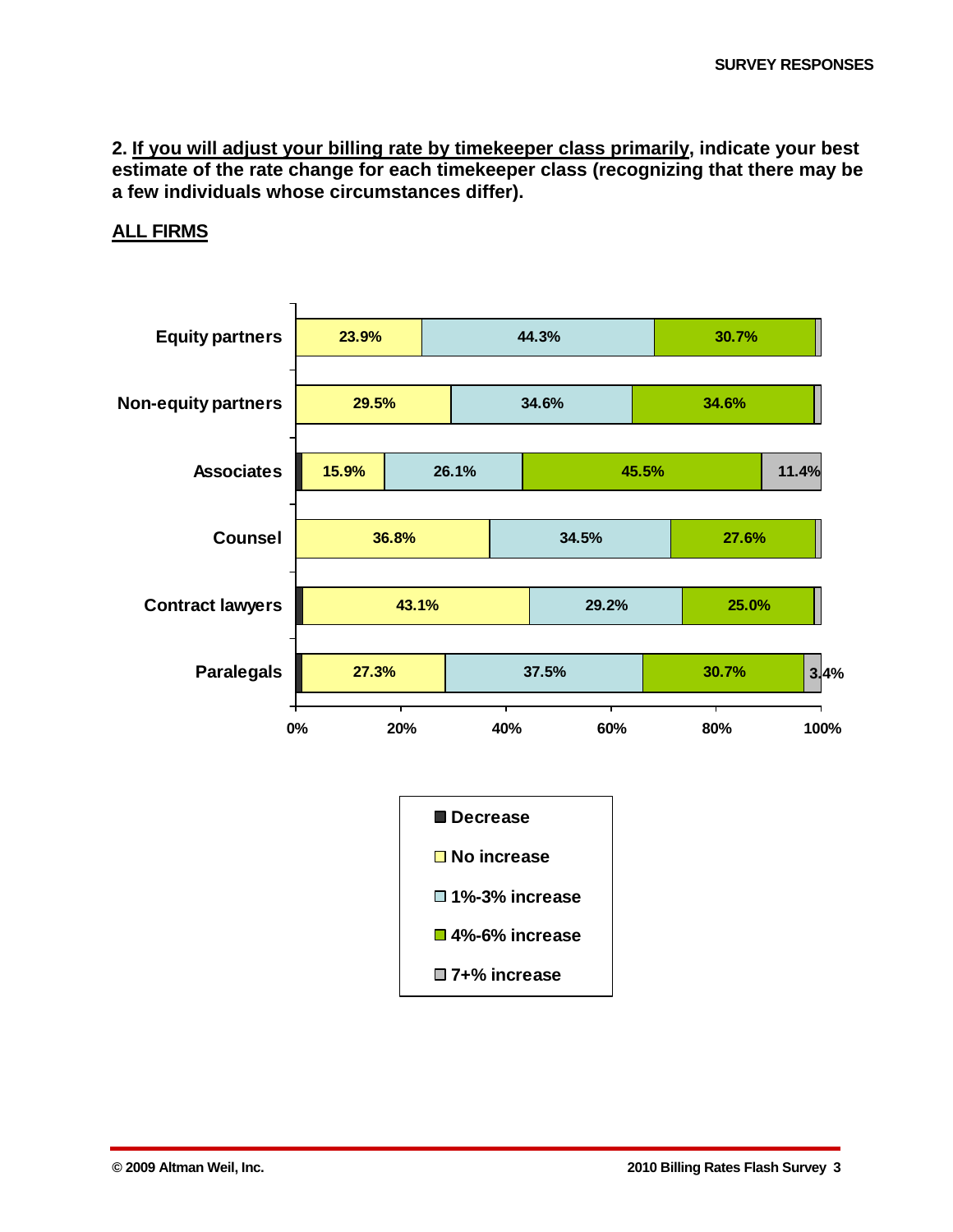### **BY FIRM SIZE**

### **1000+ lawyers**

| <b>Equity partners</b>  | 20%<br>20%          | 60%        |      |                                                |
|-------------------------|---------------------|------------|------|------------------------------------------------|
| Non-equity              | 40%                 | 60%        |      |                                                |
| <b>Associates</b>       | 20%                 | 80%        |      |                                                |
| <b>Counsel</b>          | 20%<br>40%          | 40%        |      | Decrease                                       |
| <b>Contract Lawyers</b> | 25%                 | 75%        |      | $\Box$ No increase<br>$\square$ 1%-3% increase |
| <b>Paralegals</b>       | 20%                 | 80%        |      | <b>□</b> 4%-6% increase<br>□7+% increase       |
|                         | 20%<br>$0\%$<br>40% | 60%<br>80% | 100% |                                                |

#### **500-999 lawyers**



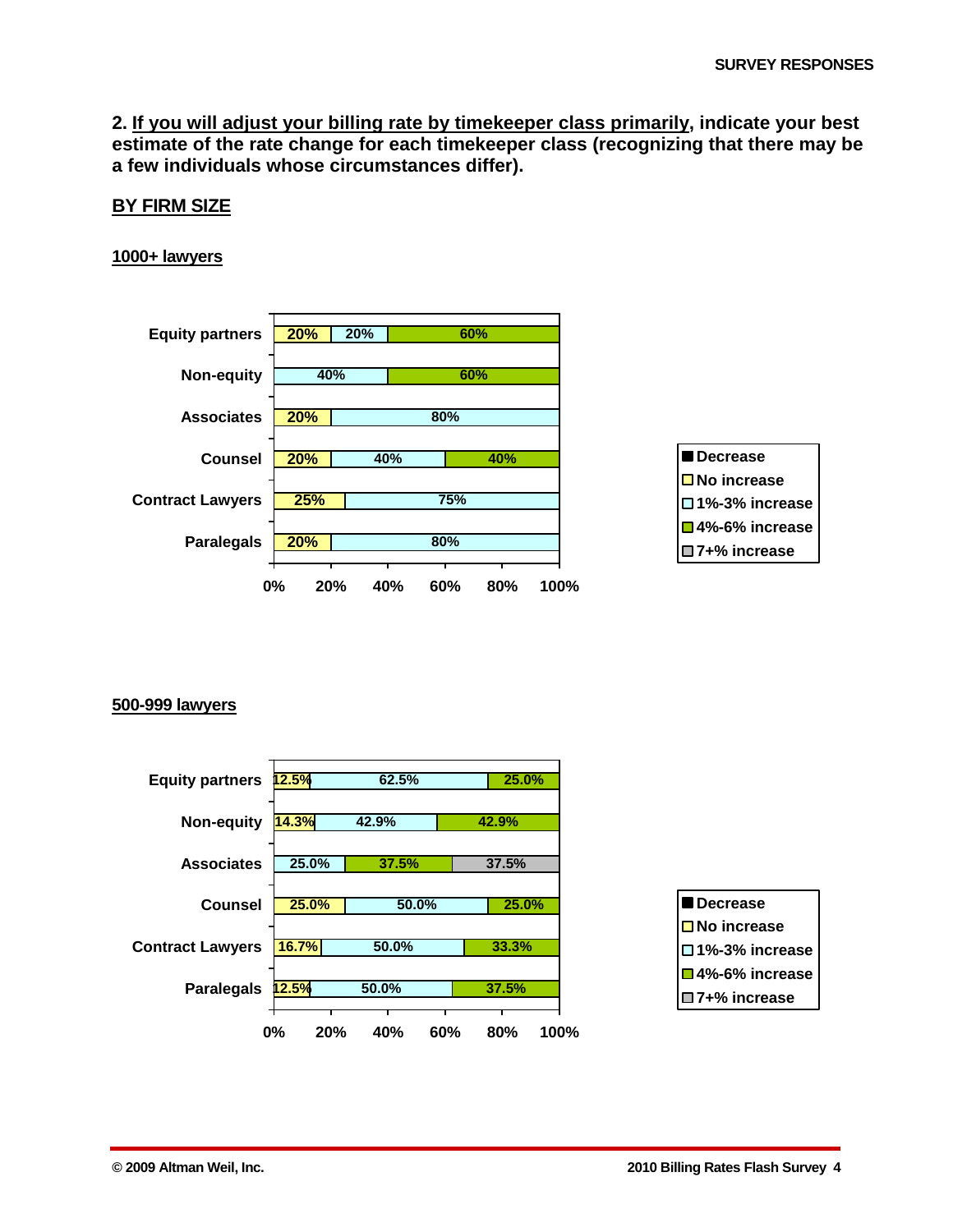### **BY FIRM SIZE**

### **250-499 lawyers**



### **100-249 lawyers**



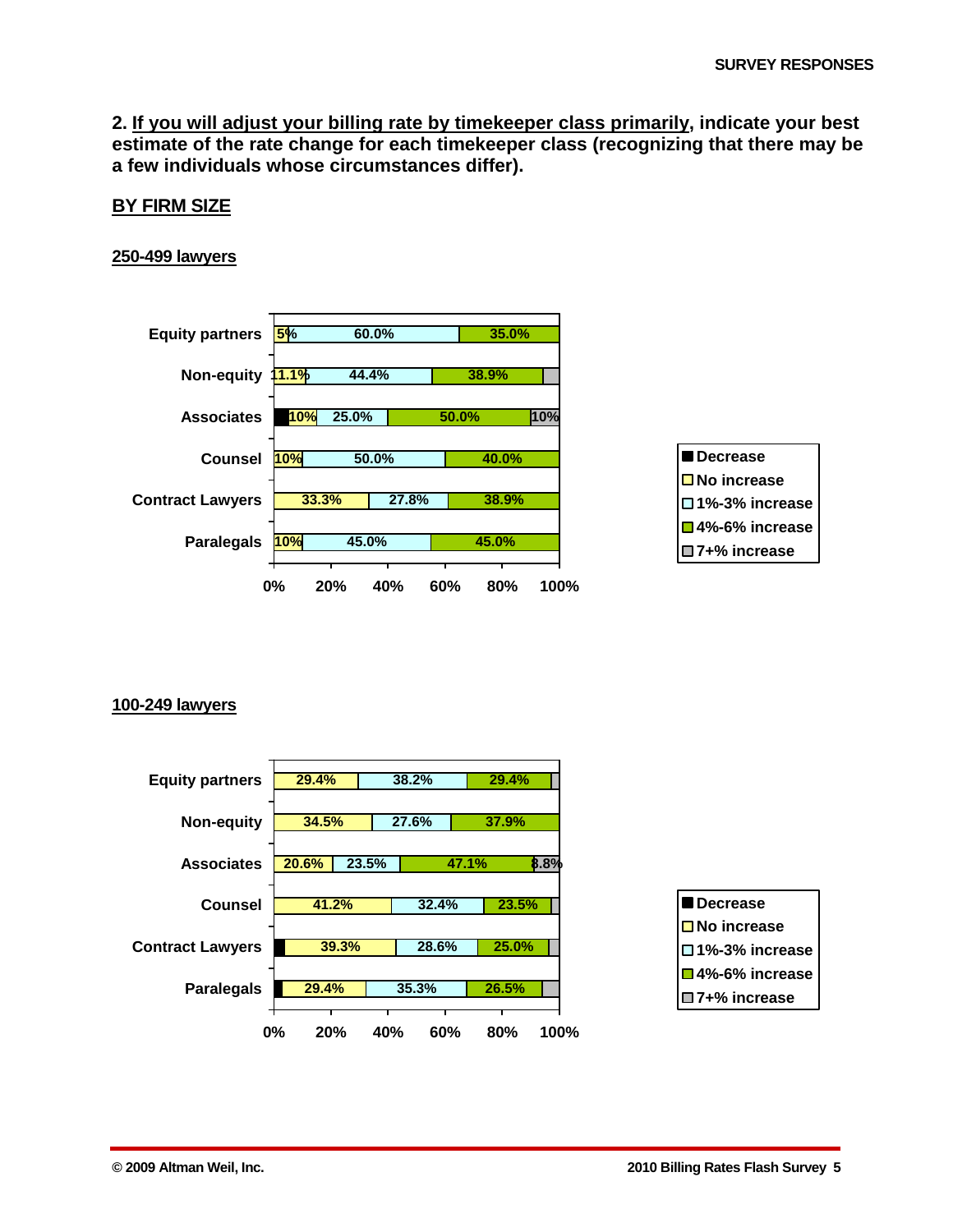### **BY FIRM SIZE**

#### **50-99 lawyers**

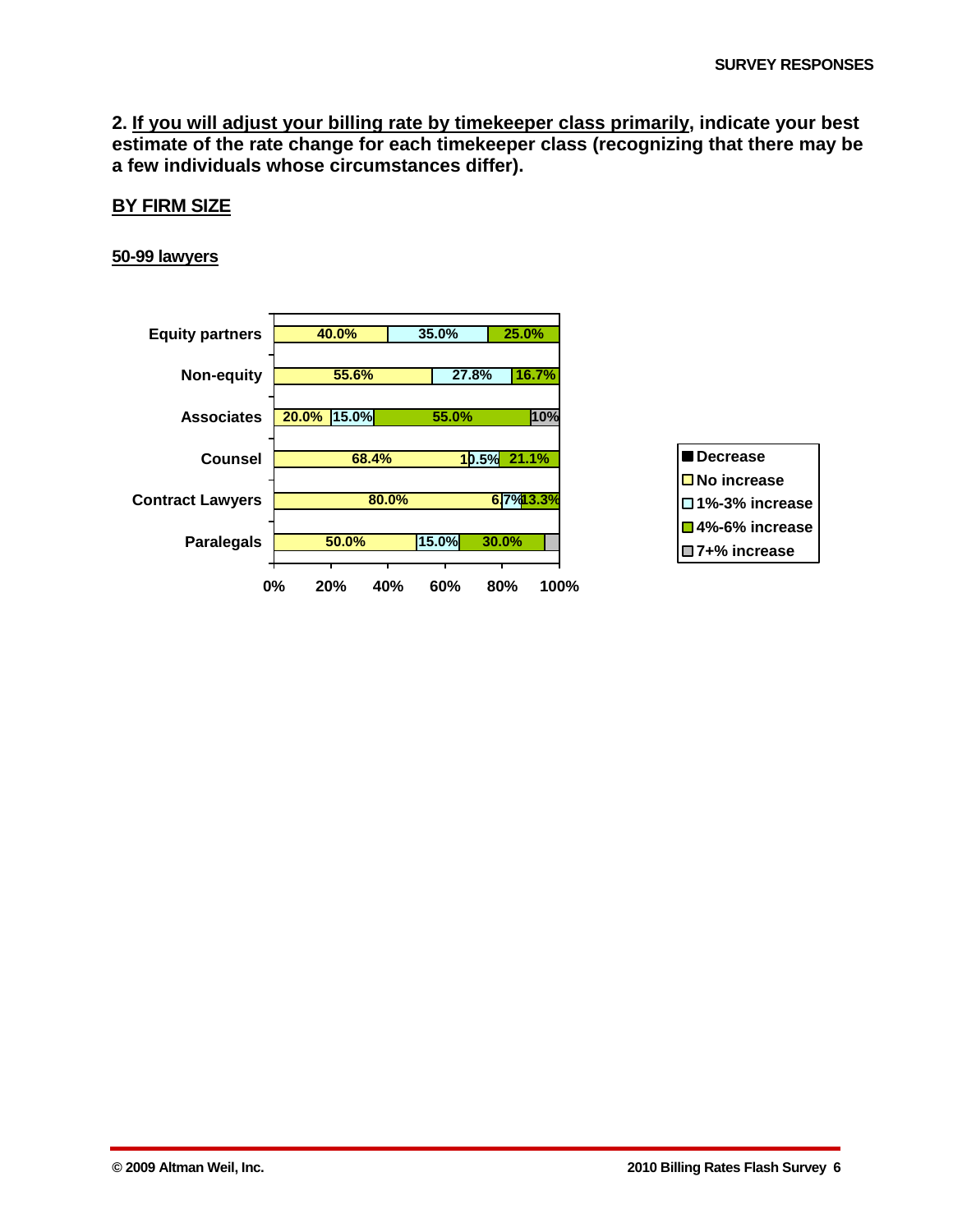# **3. What do you project as your firm's overall rate change?**



# **ALL FIRMS**

**Average rate change: 3.2%** 

**Median rate change: 3.0%**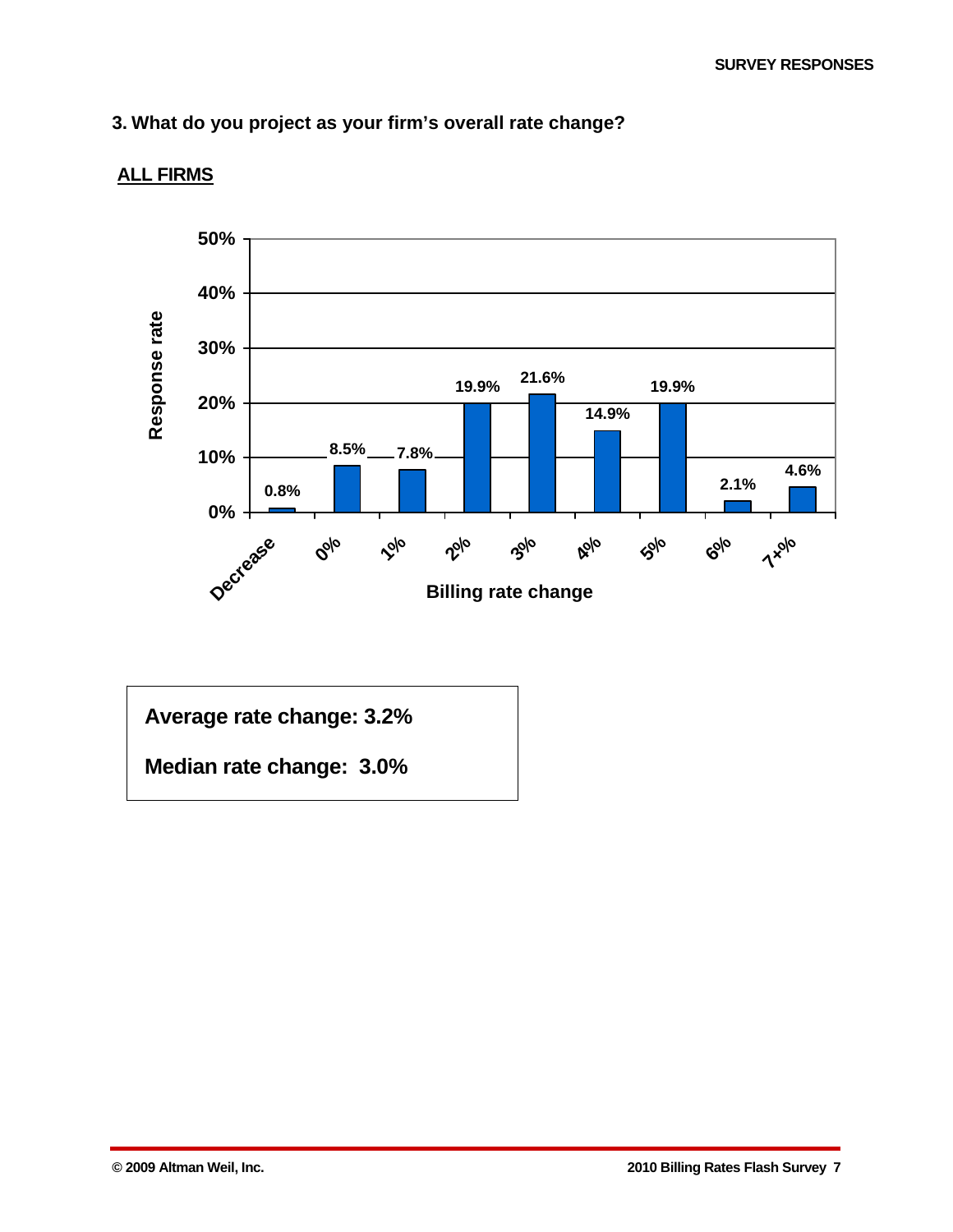# **3. What do you project as your firm's overall rate change?**



# **FIRMS MAKING AN ACROSS THE BOARD CHANGE**

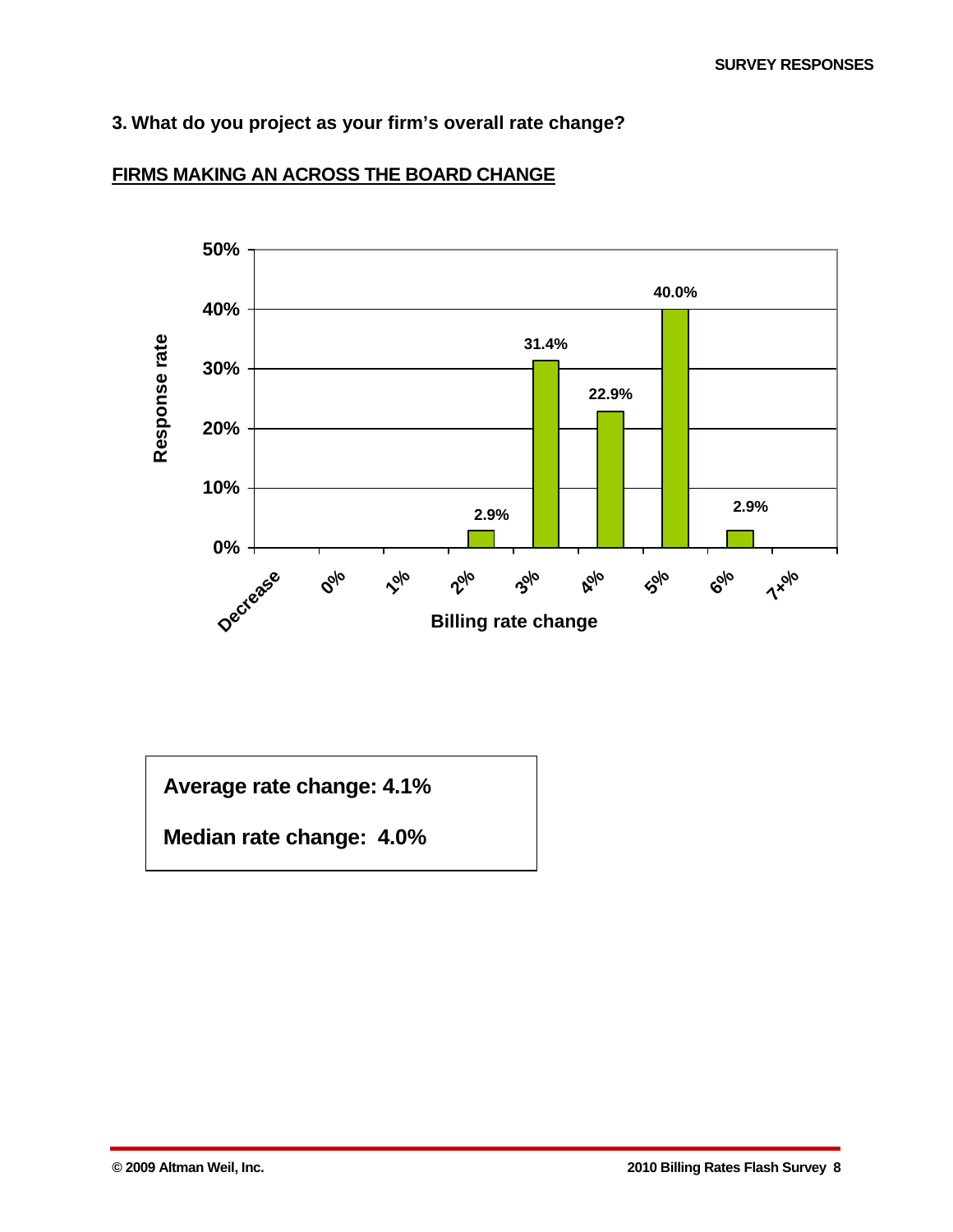# **3. What do you project as your firm's overall rate change?**

# **BY FIRM SIZE**



| $\blacksquare$ Decrease |  |  |  |
|-------------------------|--|--|--|
| $\square$ No increase   |  |  |  |
| $\square$ 1% increase   |  |  |  |
| $\square$ 2% increase   |  |  |  |
| $\square$ 3% increase   |  |  |  |
| □ 4% increase           |  |  |  |
| □5% increase            |  |  |  |
| $\square$ 6% increase   |  |  |  |
| □ 7+% increase          |  |  |  |

| Overall rate change by firm size |         |        |  |  |  |
|----------------------------------|---------|--------|--|--|--|
|                                  | Average | Median |  |  |  |
| $1000+$                          | 4.0%    | 4.0%   |  |  |  |
| 500-999                          | 3.3%    | 3.0%   |  |  |  |
| 250-499                          | 3.4%    | 3.0%   |  |  |  |
| 100-249                          | 3.1%    | 3.0%   |  |  |  |
| 50-99                            | 3.0%    | 3.0%   |  |  |  |
| All                              | 3.2%    | 3.0%   |  |  |  |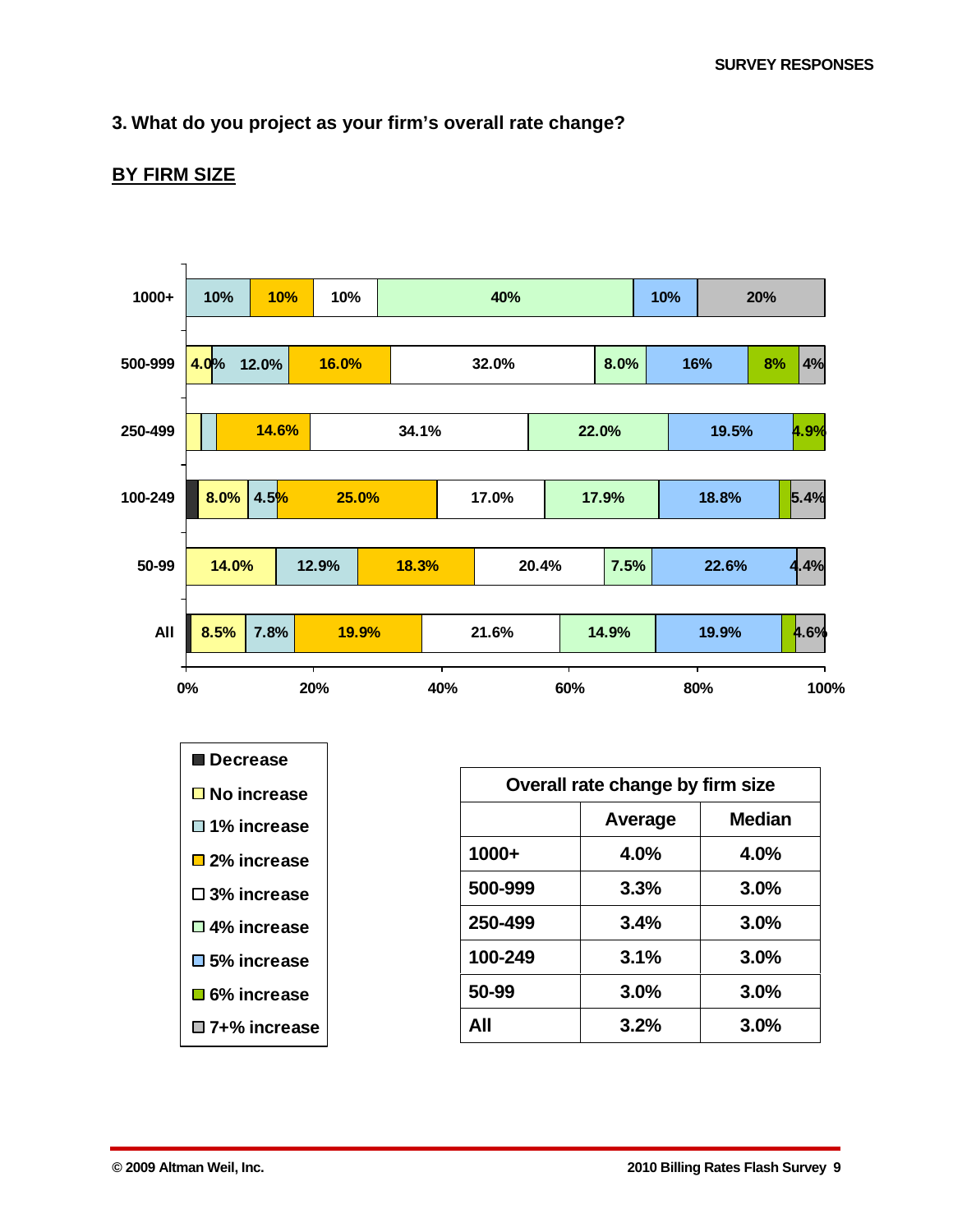# **4. Your comments regarding billing rates in your firm or the profession for 2010**

# *Following are representative comments from survey participants:*

# **CLIENT PRESSURE**

- We are finding it very difficult to get any rate changes from most of our clients.
- Most clients are not honoring rate increases in 2010, just like 2009.
- Many of our clients have asked us to reduce rates this past year. We will be selective in the clients we approach for rate increases.
- Even prospering clients are taking advantage of the economy to push back on rate adjustments. 2010 will remain a challenge from a revenue standpoint.
- Firms need to push back on the clients' unreasonable demands to hold rates at 2008 levels and give a 15% discount off of those rates.

# **NEED TO INCREASE AFTER '09 FREEZE**

- **Dur Firm has not adjusted rates for over 18 months. Accordingly, we believe an adjustment** is necessary and we will execute on it by practice group, based on our understanding of market conditions within the segments of the economy that are showing the ability to accept a rate increase.
- There will continue to be pressure from clients not to increase rates, but we have held rates for the past 2 years, other than increases in the lower ranks based on seniority. We plan to adjust rates upwards this year, where possible. Mostly an inflation adjustment.
- We froze our rates moving from 2008 into 2009. I hear managing partners speaking of freezing rates moving into 2010. We can't sit out two years without changing, so we are going to do so, hoping that client goodwill from last year will cushion us at this year's hike.

# **SMALLER THAN USUAL INCREASE**

- Our percentage increase for 2010 is 2 to 3 points less than in recent previous years.
- Not only will our billing rate increases be lower, but we are being asked to discount more heavily than ever before.
- Overall, they will be flat or perhaps modest increases, but at the same time they will be made on a strategic basis, not across the board.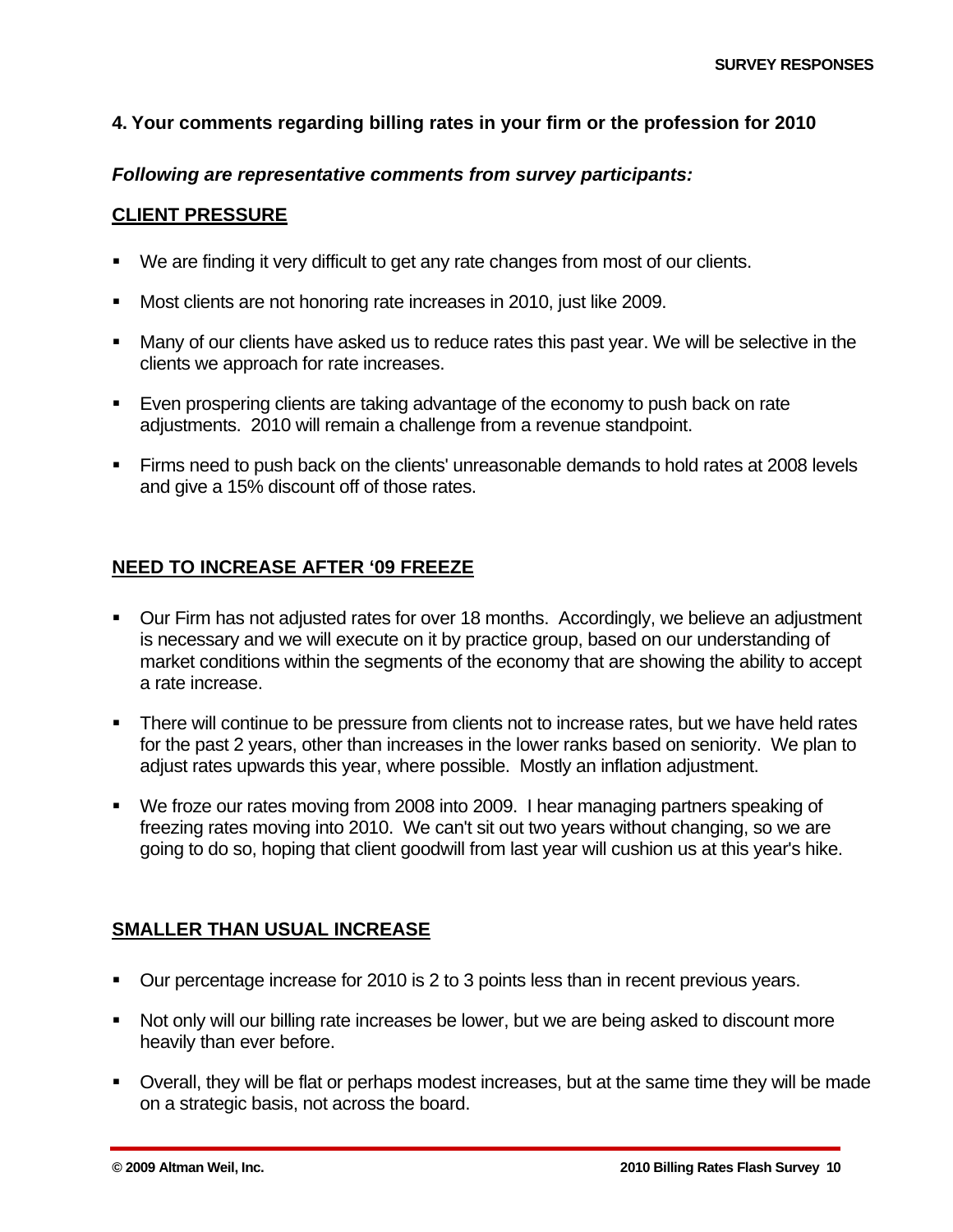### **OUR RATES ARE LOWER THAN COMPETITORS'**

- Our rates are somewhat below large regional and national firms so we believe we still have some room for increase, although we may have to hold the line with some institutional clients.
- We're making the changes we contemplate because of specific and uniform information that our rates increases have not kept pace with competitors by market, practice area and experience level.
- We believed our rates for associates were below market and felt we could adjust them.

### **INCREASE FOR NEW CLIENTS ONLY**

- Difficult to materially change rates on ongoing matters, but for new matters and certainly for new clients, the increases will hopefully lead to higher realization.
- I think we will see rates held close to where they are for major clients; however, rates for smaller and new clients will be increased such that the overall effect will be about a 3-4% increase.

### **MORE ALTERNATIVE PRICING**

- Rate increases are increasingly difficult to implement. The future appears to be creating and implementing alternative pricing arrangements which are increasingly demanded by clients, but also separates those who implement them from competitors.
- Rates are becoming increasing irrelevant, bills are adjusted, flat fees negotiated, etc.
- **Increased interest in alternative billing arrangements. Can't tell yet whether it is long-term or** just the topic du jour.

# **GREATER EFFICIENCY**

- The "increases" will have to come about as a result of greater efficiencies and more frequent use of alternative pricing.
- The effective rates for nearly all firms will go down. The key to 2010 and beyond will be to manage the margins.